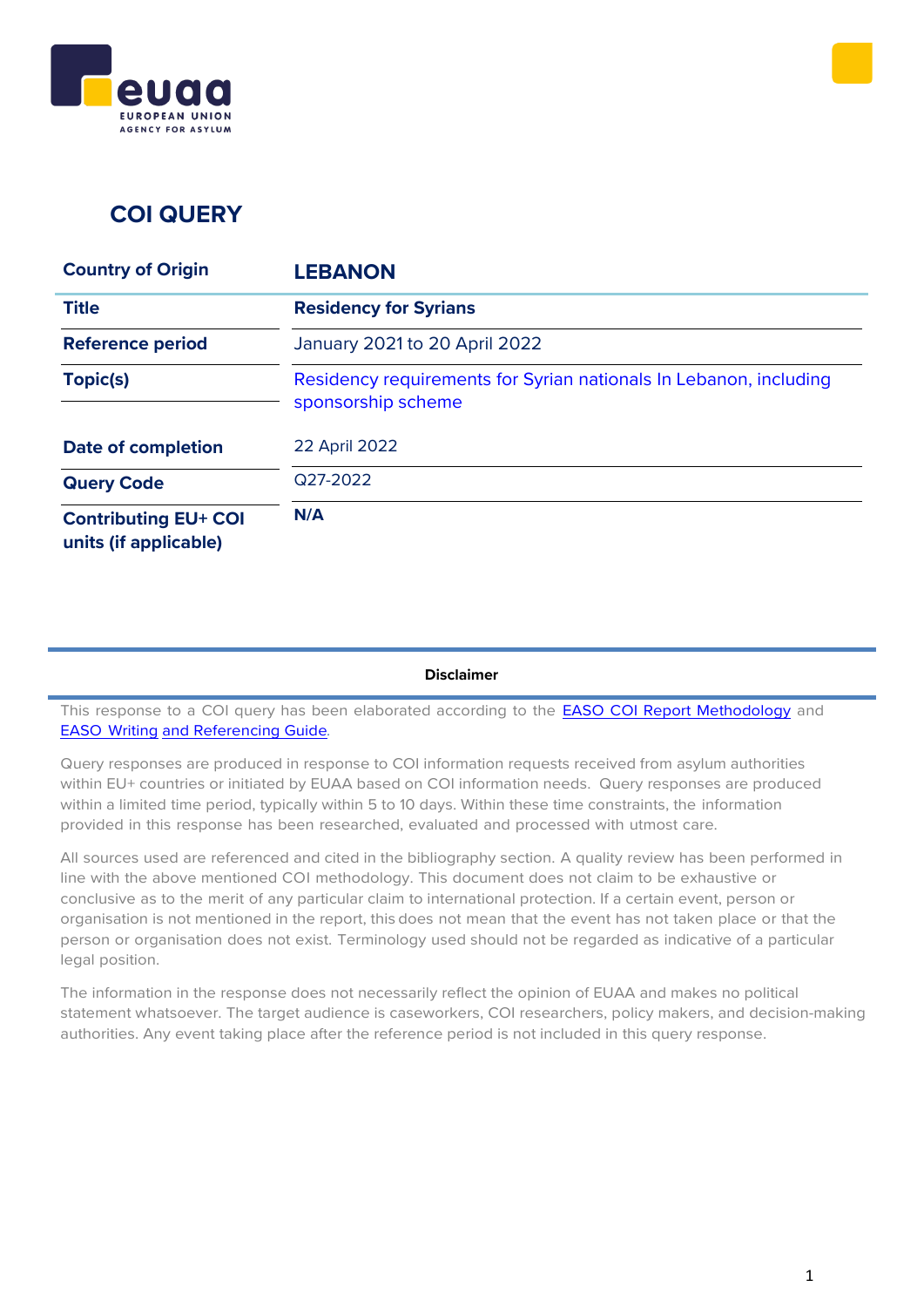



# **COI QUERY RESPONSE – Lebanon**

### **Residency for Syrians**

### <span id="page-1-0"></span>**Residency requirements for Syrian nationals in Lebanon, including sponsorship scheme**

As of January 2022, there are some 1.5 million Syrian refugees in Lebanon, of which 839 788 are registered with the United Nations High Commissioner for Refugees (UNHCR). <sup>1</sup> According to a report by the United States Department of State (USDOS), 'implementation of residency determinations' in 2021 was slow, leading to 'most Syrian refugees' not being able to renew their legal documents, including due to not being able to obtain the 'Syrian IDs required to renew their residency permits in Lebanon'.<sup>2</sup> Lebanon's economic crisis has further affected refugees including Syrians, who cannot 'cover costs associated with access to legal residency and civil documentation.<sup>3</sup> While Syrians could enter Lebanon 'without many restrictions' even after the start of the Syrian conflict in 2011<sup>4</sup>, in January 2015, the Lebanese government abolished its visa-free policy and introduced new entry restrictions for Syrian citizens.<sup>5</sup> Also, in 2015, UNHCR – who had been authorised since 2003 to process and determine asylum claims $6 -$  was instructed to stop registering Syrian refugees.<sup>7</sup> Since January 2015, Lebanon introduced the following categories for Syrians<sup>8</sup>:

#### **Syrian refugees who had already been registered by UNHCR prior to January 2015:**

According to a report by the American University of Beirut (AUB) report, a UNHCR registration certificate 'is valid for two years since its issuance'. <sup>9</sup> UNHCR-registered Syrian refugees 'are largely allowed to obtain residency permits<sup>10</sup>, and Syrians who also have 'valid documents

<sup>&</sup>lt;sup>1</sup> UNHCR, Lebanon Fact sheet, 31 January 2022, [url,](https://reliefweb.int/sites/reliefweb.int/files/resources/Lebanon%20Factsheet%20January%202022.pdf) p. 1

<sup>&</sup>lt;sup>2</sup> USDOS, 2021 Country Reports on Human Rights Practices: Lebanon, 12 April 2022, [url](https://www.state.gov/reports/2021-country-reports-on-human-rights-practices/lebanon/)

<sup>3</sup> Inter-Agency Coordination Lebanon, 2021 End Year Sector Dashboard, Protection including Child Protection and GBV, 4 March 2022, [url,](https://www.ecoi.net/en/file/local/2069091/PRT_End_Year_2021_Dashboard.pdf) p. 3

<sup>&</sup>lt;sup>4</sup> ICJ, Unrecognized and Unprotected: The Treatment of Refugees and Migrants in Lebanon, November 2020, [url,](https://www.icj.org/wp-content/uploads/2020/11/Lebanon-Migrant-rights-Publications-Reports-Thematic-reports-2020-ENG.pdf) pp. 17,19

<sup>5</sup> AUB, Timeline of major policies influencing the livelihoods of Syrian refugees in Lebanon, December 2020[, url;](https://www.aub.edu.lb/ifi/Documents/publications/infographics/2019-2020/20210208_Timeline_of_major_policies_influencing_the_livelihoods_of_Syrian_refugees_in_Lebanon_infog.pdf)  ICJ, Unrecognized and Unprotected: The Treatment of Refugees and Migrants in Lebanon, November 2020[, url,](https://www.icj.org/wp-content/uploads/2020/11/Lebanon-Migrant-rights-Publications-Reports-Thematic-reports-2020-ENG.pdf)  pp. 17, 19; Martin Clutterbuck and others, Alternative protection in Jordan and Lebanon: the role of legal aid, July 2021[, url;](https://www.fmreview.org/issue67/clutterbuck-hussein-mansour-rispo) USDOS, 2021 Country Reports on Human Rights Practices: Lebanon, 12 April 2022, [url;](https://www.state.gov/reports/2021-country-reports-on-human-rights-practices/lebanon/) FMR, Syrian refugees' return from Lebanon, October 2019, [url](https://www.fmreview.org/return/fakhoury-ozkul#_edn1)

<sup>6</sup> Martin Clutterbuck and others, Alternative protection in Jordan and Lebanon: the role of legal aid, July 2021, [url;](https://www.fmreview.org/issue67/clutterbuck-hussein-mansour-rispo) ICJ, Unrecognized and Unprotected: The Treatment of Refugees and Migrants in Lebanon, November 2020[, url,](https://www.icj.org/wp-content/uploads/2020/11/Lebanon-Migrant-rights-Publications-Reports-Thematic-reports-2020-ENG.pdf)  pp. 16-18

<sup>7</sup> USDOS, 2021 Country Reports on Human Rights Practices: Lebanon, 12 April 2022, [url;](https://www.state.gov/reports/2021-country-reports-on-human-rights-practices/lebanon/) Martin Clutterbuck and others, Alternative protection in Jordan and Lebanon: the role of legal aid, July 2021[, url;](https://www.fmreview.org/issue67/clutterbuck-hussein-mansour-rispo) ICJ, Unrecognized and Unprotected: The Treatment of Refugees and Migrants in Lebanon, November 2020[, url,](https://www.icj.org/wp-content/uploads/2020/11/Lebanon-Migrant-rights-Publications-Reports-Thematic-reports-2020-ENG.pdf) p. 19; AUB, Timeline of major policies influencing the livelihoods of Syrian refugees in Lebanon, December 2020, [url](https://www.aub.edu.lb/ifi/Documents/publications/infographics/2019-2020/20210208_Timeline_of_major_policies_influencing_the_livelihoods_of_Syrian_refugees_in_Lebanon_infog.pdf)

<sup>8</sup> AUB, Timeline of major policies influencing the livelihoods of Syrian refugees in Lebanon, December 2020[, url](https://www.aub.edu.lb/ifi/Documents/publications/infographics/2019-2020/20210208_Timeline_of_major_policies_influencing_the_livelihoods_of_Syrian_refugees_in_Lebanon_infog.pdf)

<sup>9</sup> MEI, "Death by a thousand cuts": Syrian refugees face dire conditions as Lebanon unravels, 3 May 2021, [url](https://www.mei.edu/publications/death-thousand-cuts-syrian-refugees-face-dire-conditions-lebanon-unravels)

<sup>&</sup>lt;sup>10</sup> MEI, "Death by a thousand cuts": Syrian refugees face dire conditions as Lebanon unravels, 3 May 2021, [url](https://www.mei.edu/publications/death-thousand-cuts-syrian-refugees-face-dire-conditions-lebanon-unravels)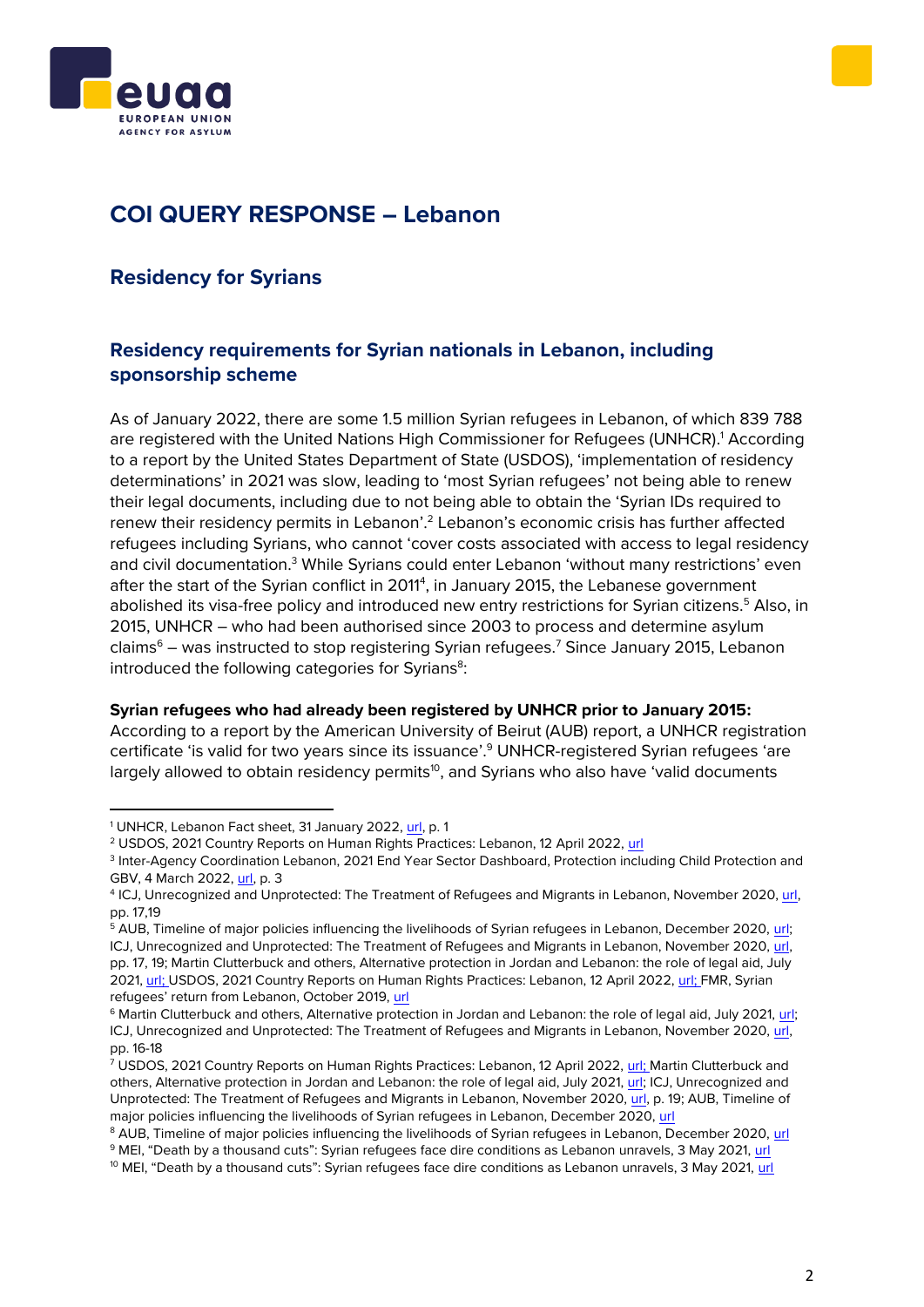



from Syria' may apply 'for residency for 6 months and renew it for another 6 months free of charge. However, after 1 year, they are required to pay \$200 for each household member above 15 years old. New-born babies born in Lebanon to Syrian parents who are already registered with UNHCR are qualified for registration.<sup>'11</sup> While registration with UNHCR continues to be largely suspended, exceptions are made for 'a few special cases'<sup>12</sup>, which fall under exceptional humanitarian circumstances, and which must be approved by the Ministry of Social Affairs.<sup>13</sup> Sources state that UNHCR-registered Syrian refugees must sign a pledge to refrain from working in Lebanon, although it is not clear whether this applies only to men.<sup>14</sup> The pledge not to work must allegedly be done in the presence of a notary.<sup>15</sup>

#### **Syrians who can prove that they are entering Lebanon for specific purposes:**

These include tourism, work visits, owning or leasing property, medical treatment, traveling for the purposes of transit, and attending a medical or embassy appointment, among others.<sup>16</sup> Moreover, Syrians must provide 'provide supporting documentation and any requirements specified by the visa type'<sup>17</sup>, which can include scheduled appointments with a doctor or at an embassy, having a bank account, a specific amount of money in cash, a hotel booking, a date of departure, etc.<sup>18</sup> Syrians who fall in this category are required to pay a \$200 fee each six months to renew their residency.<sup>19</sup>

#### **Syrians who have a Lebanese sponsor (***kafeel- sponsor* **or** *kafala* **- sponsorship scheme)** <sup>20</sup>**:**

Syrians who do not fall under the previous categories can stay in Lebanon if they can find a Lebanese person or company willing to sponsor them. Finding a sponsor can reportedly range from \$200 up to \$1 000. <sup>21</sup> More specifically, under the *kafala* system, foreign migrant workers can 'be granted a work permit in Lebanon, having secured the sponsorship of their prospective employer'.<sup>22</sup> It is the Lebanese sponsors who initially apply for the work permit and put down a deposit<sup>23</sup>, and make 'a commitment to "obtain a proper work permit, and assume responsibility for the worker and their activities, and any action that could harm others

<sup>&</sup>lt;sup>11</sup> AUB, Syrian Refugees in Lebanon: Protection amidst Crises, 2020, [url,](https://admigov.eu/upload/Trovato_2020_Lebanon_Interim_Report.pdf) p.11

<sup>&</sup>lt;sup>12</sup> AUB, Syrian Refugees in Lebanon: Protection amidst Crises, 2020[, url,](https://admigov.eu/upload/Trovato_2020_Lebanon_Interim_Report.pdf) p.8

<sup>&</sup>lt;sup>13</sup> USDOS, 2021 Country Reports on Human Rights Practices: Lebanon, 12 April 2022[, url;](https://www.state.gov/reports/2021-country-reports-on-human-rights-practices/lebanon/) AUB, Timeline of major policies influencing the livelihoods of Syrian refugees in Lebanon, December 2020, [url;](https://www.aub.edu.lb/ifi/Documents/publications/infographics/2019-2020/20210208_Timeline_of_major_policies_influencing_the_livelihoods_of_Syrian_refugees_in_Lebanon_infog.pdf) AUB, Syrian Refugees in Lebanon: Protection amidst Crises, 2020, [url,](https://admigov.eu/upload/Trovato_2020_Lebanon_Interim_Report.pdf) p.8

<sup>&</sup>lt;sup>14</sup> AUB, Timeline of major policies influencing the livelihoods of Syrian refugees in Lebanon, December 2020, url; FMR, Syrian refugees' return from Lebanon, October 2019, [url](https://www.fmreview.org/return/fakhoury-ozkul#_edn1)

<sup>&</sup>lt;sup>15</sup> GCSP, Supporting Syrian Refugees amidst Lebanon's Crises, April 2021[, url,](https://dam.gcsp.ch/files/doc/syrian-refugees-lebanon) p. 6

<sup>&</sup>lt;sup>16</sup> USDOS, 2021 Country Reports on Human Rights Practices: Lebanon, 12 April 2022[, url;](https://www.state.gov/reports/2021-country-reports-on-human-rights-practices/lebanon/) ICJ, Unrecognized and Unprotected: The Treatment of Refugees and Migrants in Lebanon, November 2020[, url,](https://www.icj.org/wp-content/uploads/2020/11/Lebanon-Migrant-rights-Publications-Reports-Thematic-reports-2020-ENG.pdf) p. 20

<sup>17</sup> AUB, Syrian Refugees in Lebanon: Protection amidst Crises, 2020, [url,](https://admigov.eu/upload/Trovato_2020_Lebanon_Interim_Report.pdf) p.8

<sup>&</sup>lt;sup>18</sup> AUB, Syrian Refugees in Lebanon: Protection amidst Crises, 2020[, url,](https://admigov.eu/upload/Trovato_2020_Lebanon_Interim_Report.pdf) p.8; ICJ, Unrecognized and Unprotected: The Treatment of Refugees and Migrants in Lebanon, November 2020[, url,](https://www.icj.org/wp-content/uploads/2020/11/Lebanon-Migrant-rights-Publications-Reports-Thematic-reports-2020-ENG.pdf) p. 20

<sup>&</sup>lt;sup>19</sup> GCSP, Supporting Syrian Refugees amidst Lebanon's Crises, April 2021[, url](https://dam.gcsp.ch/files/doc/syrian-refugees-lebanon), p. 6; MEI, "Death by a thousand cuts": Syrian refugees face dire conditions as Lebanon unravels, 3 May 2021, [url;](https://www.mei.edu/publications/death-thousand-cuts-syrian-refugees-face-dire-conditions-lebanon-unravels) AUB, Timeline of major policies influencing the livelihoods of Syrian refugees in Lebanon, December 2020, [url](https://www.aub.edu.lb/ifi/Documents/publications/infographics/2019-2020/20210208_Timeline_of_major_policies_influencing_the_livelihoods_of_Syrian_refugees_in_Lebanon_infog.pdf)

<sup>&</sup>lt;sup>20</sup> UN Habitat, Beirut city profile, 2021, [url,](https://reliefweb.int/sites/reliefweb.int/files/resources/UN-Habitat%20Beirut%20City%20Profile-compressed.pdf) p.115; ICJ, Unrecognized and Unprotected: The Treatment of Refugees and Migrants in Lebanon, November 2020[, url,](https://www.icj.org/wp-content/uploads/2020/11/Lebanon-Migrant-rights-Publications-Reports-Thematic-reports-2020-ENG.pdf) p. 20

<sup>&</sup>lt;sup>21</sup> MEI, "Death by a thousand cuts": Syrian refugees face dire conditions as Lebanon unravels, 3 May 2021, url; HRW, Lebanon: New Refugee Policy a Step Forward, 14 February 2017, [url](https://www.hrw.org/news/2017/02/14/lebanon-new-refugee-policy-step-forward)

<sup>&</sup>lt;sup>22</sup> ICJ, Unrecognized and Unprotected: The Treatment of Refugees and Migrants in Lebanon, November 2020, url, pp. 14, 15

<sup>23</sup> UN Habitat, Beirut city profile, 2021[, url,](https://reliefweb.int/sites/reliefweb.int/files/resources/UN-Habitat%20Beirut%20City%20Profile-compressed.pdf) p.115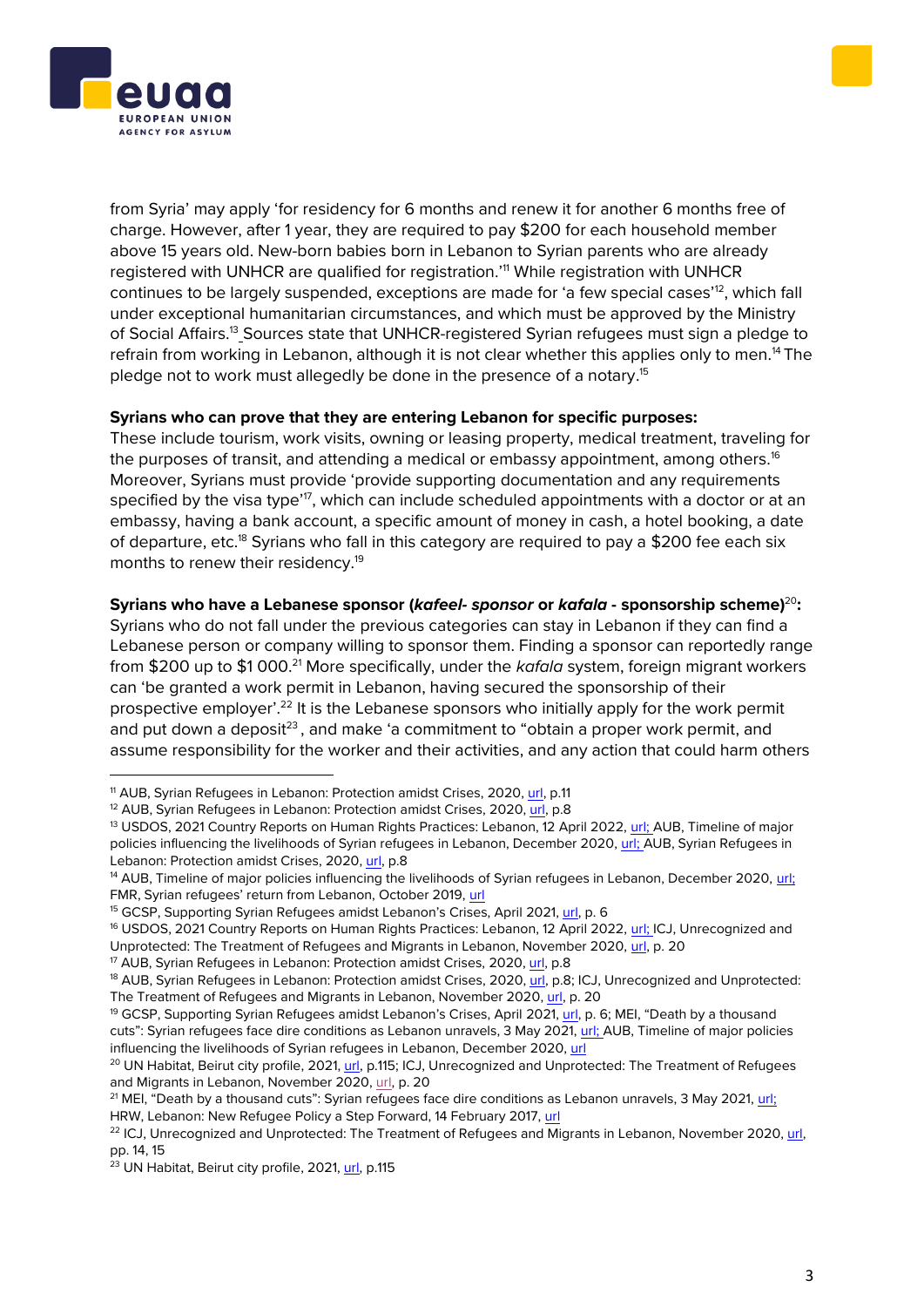or have security implications, and responsibility for their health care and accommodation"'.<sup>24</sup> Workers under *kafala* can only work in the agriculture, construction, sanitation, or cleaning sectors.<sup>25</sup> Receiving such a work permit leads to the issuance of a residence permit, valid for one year and renewable. The worker's immigration status is thus linked to the duration of the contract.<sup>26</sup>

Additionally, the contract of employment is a 'unified standard contract'<sup>27</sup>, under which the worker cannot 'negotiate and amend contractual terms and conditions'<sup>28</sup>. The contract gives employers the right 'to terminate a contract if the worker "commits a deliberate mistake, act of negligence, assault or threat, or causes any damage to the interests of the employer or a member of his/her family"'. However, the contract does not 'define what constitutes a mistake or act of negligence and does not require any supporting evidence to be presented'.<sup>29</sup> Furthermore, the employer can also terminate the contract if the worker 'commits an act that is punishable by the Lebanese laws'.<sup>30</sup> Under the *kafala* system, 'if the employer terminates their contract, the sponsorship gets automatically cancelled, turning workers into illegal aliens and putting them at risk of arrest and/or deportation'.<sup>31</sup> If remaining in Lebanon, ending the contract results in the former worker having an 'illegal status'.<sup>32</sup> Syrians who fall under this category must pay \$200 per year to renew the residency permit of each person over 15 years old in the family.<sup>33</sup>

UNHCR-registered Syrians who want to work through the *kafala* system must 'forfeit their UNHCR registration'.<sup>34</sup> According to a report by the Geneva Centre for Security Policy (GCSP) foundation, since 'sponsors know Syrians cannot receive refugee assistance again if they leave them, the system often creates abusive relationships'.<sup>35</sup>





<sup>&</sup>lt;sup>24</sup> ICJ, Unrecognized and Unprotected: The Treatment of Refugees and Migrants in Lebanon, November 2020, [url,](https://www.icj.org/wp-content/uploads/2020/11/Lebanon-Migrant-rights-Publications-Reports-Thematic-reports-2020-ENG.pdf) p. 20

<sup>&</sup>lt;sup>25</sup> UN Habitat, Beirut city profile, 2021, [url,](https://reliefweb.int/sites/reliefweb.int/files/resources/UN-Habitat%20Beirut%20City%20Profile-compressed.pdf) p.39; AUB, Timeline of major policies influencing the livelihoods of Syrian refugees in Lebanon, December 2020, [url;](https://www.aub.edu.lb/ifi/Documents/publications/infographics/2019-2020/20210208_Timeline_of_major_policies_influencing_the_livelihoods_of_Syrian_refugees_in_Lebanon_infog.pdf) AUB, Syrian Refugees in Lebanon: Protection amidst Crises, 2020[, url,](https://admigov.eu/upload/Trovato_2020_Lebanon_Interim_Report.pdf)  p.8; MEI, "Death by a thousand cuts": Syrian refugees face dire conditions as Lebanon unravels, 3 May 2021, [url](https://www.mei.edu/publications/death-thousand-cuts-syrian-refugees-face-dire-conditions-lebanon-unravels) <sup>26</sup> ICJ, Unrecognized and Unprotected: The Treatment of Refugees and Migrants in Lebanon, November 2020, url, pp. 14, 15

<sup>&</sup>lt;sup>27</sup> Amnesty International, Lebanon: 'Their House is My Prison' Exploitation of Migrant Domestic Workers in Lebanon, 2019[, url,](https://www.justice.gov/file/1156951/download) p. 13; ICJ, Unrecognized and Unprotected: The Treatment of Refugees and Migrants in Lebanon, November 2020[, url,](https://www.icj.org/wp-content/uploads/2020/11/Lebanon-Migrant-rights-Publications-Reports-Thematic-reports-2020-ENG.pdf) pp. 14, 15

<sup>&</sup>lt;sup>28</sup> ICJ, Unrecognized and Unprotected: The Treatment of Refugees and Migrants in Lebanon, November 2020, url, pp. 14, 15

<sup>&</sup>lt;sup>29</sup> Amnesty International, Lebanon: 'Their House is My Prison' Exploitation of Migrant Domestic Workers in Lebanon, 2019[, url,](https://www.justice.gov/file/1156951/download) p. 13

<sup>&</sup>lt;sup>30</sup> ILO, Information Guide for Migrant Domestic Workers in Lebanon, 2012, [url,](https://www.ilo.org/dyn/migpractice/docs/286/Lebanon.pdf) p.15

<sup>&</sup>lt;sup>31</sup> Al Jazeera, The Lebanese revolution must abolish the kafala system, 14 November 2019, [url](https://www.aljazeera.com/opinions/2019/11/14/the-lebanese-revolution-must-abolish-the-kafala-system)

<sup>&</sup>lt;sup>32</sup> Maysan Alobaid, The Middle Eastern Consensus on the Kafala System, 3 September 2021, [url](https://www.law.upenn.edu/live/blogs/99-the-middle-eastern-consensus-on-the-kafala-system) 33 GCSP, Supporting Syrian Refugees amidst Lebanon's Crises, April 2021[, url,](https://dam.gcsp.ch/files/doc/syrian-refugees-lebanon) p. 6; AUB, Timeline of major policies influencing the livelihoods of Syrian refugees in Lebanon, December 2020, [url](https://www.aub.edu.lb/ifi/Documents/publications/infographics/2019-2020/20210208_Timeline_of_major_policies_influencing_the_livelihoods_of_Syrian_refugees_in_Lebanon_infog.pdf); FMR, Syrian refugees' return from

Lebanon, October 2019, [url](https://www.fmreview.org/return/fakhoury-ozkul#_edn1) 34 UN Habitat, Beirut city profile, 2021[, url,](https://reliefweb.int/sites/reliefweb.int/files/resources/UN-Habitat%20Beirut%20City%20Profile-compressed.pdf) p.39; MEI, "Death by a thousand cuts": Syrian refugees face dire

conditions as Lebanon unravels, 3 May 2021[, url;](https://www.mei.edu/publications/death-thousand-cuts-syrian-refugees-face-dire-conditions-lebanon-unravels) GCSP, Supporting Syrian Refugees amidst Lebanon's Crises, April 2021[, url,](https://dam.gcsp.ch/files/doc/syrian-refugees-lebanon) p. 6; AUB, Timeline of major policies influencing the livelihoods of Syrian refugees in Lebanon, December 2020[, url](https://admigov.eu/upload/Trovato_2020_Lebanon_Interim_Report.pdf): AUB, Syrian Refugees in Lebanon: Protection amidst Crises, 2020, url, p.8; MEI, "Death by a thousand cuts": Syrian refugees face dire conditions as Lebanon unravels, 3 May 2021, [url](https://www.mei.edu/publications/death-thousand-cuts-syrian-refugees-face-dire-conditions-lebanon-unravels)

<sup>35</sup> GCSP, Supporting Syrian Refugees amidst Lebanon's Crises, April 2021, [url,](https://dam.gcsp.ch/files/doc/syrian-refugees-lebanon) p. 6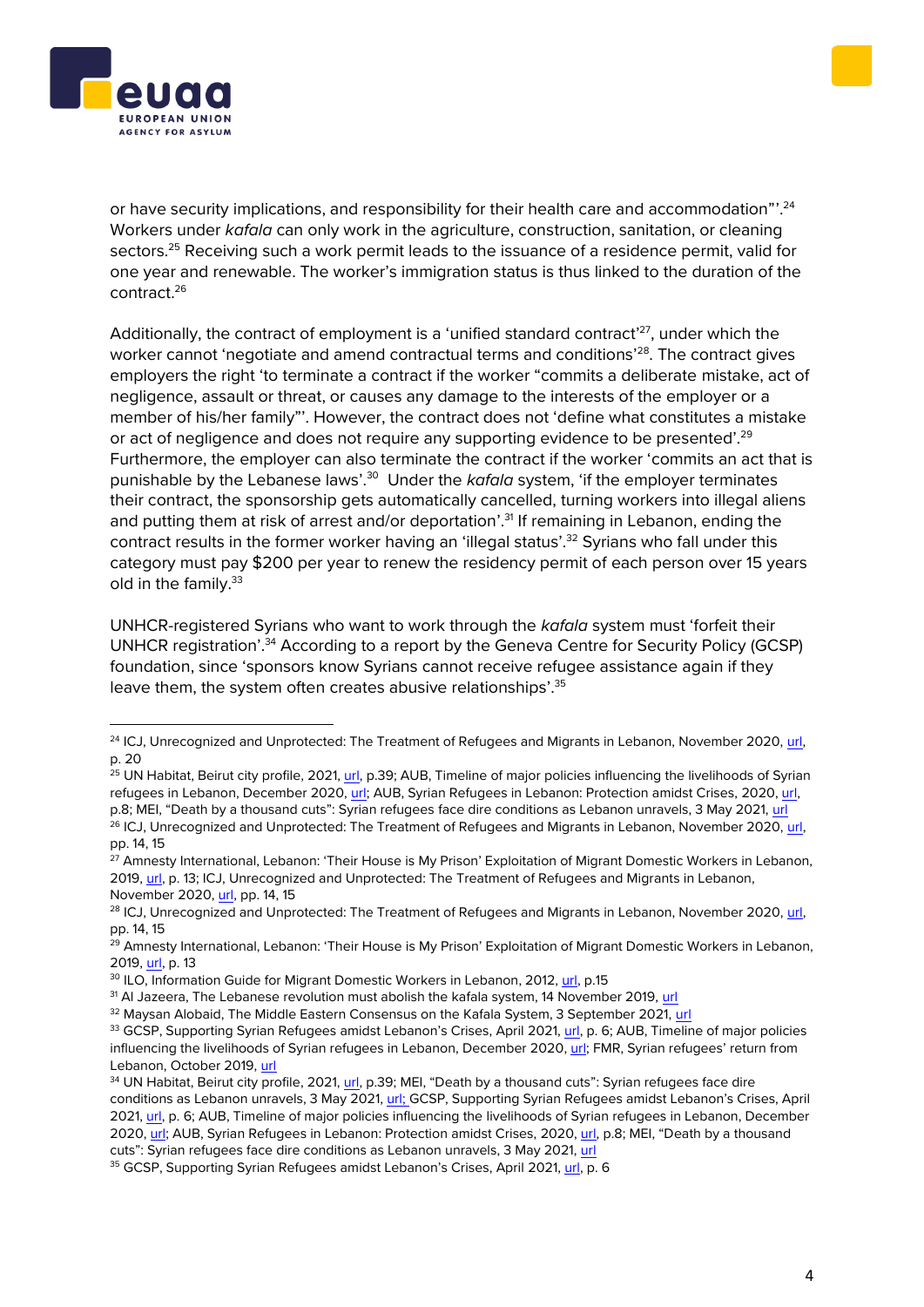



## **BIBLIOGRAPHY**

Al Jazeera, The Lebanese revolution must abolish the kafala system, 14 November 2019, [https://www.aljazeera.com/opinions/2019/11/14/the-lebanese-revolution-must-abolish-the](https://www.aljazeera.com/opinions/2019/11/14/the-lebanese-revolution-must-abolish-the-kafala-system)[kafala-system,](https://www.aljazeera.com/opinions/2019/11/14/the-lebanese-revolution-must-abolish-the-kafala-system) accessed 21 April 2022

AI (Amnesty International), Lebanon: 'Their House is My Prison' Exploitation of Migrant Domestic Workers in Lebanon, 2019, [https://www.justice.gov/file/1156951/download,](https://www.justice.gov/file/1156951/download) accessed 22 April 2022

AUB (American University of Beirut), Syrian Refugees in Lebanon: Protection amidst Crises, 2020, [https://admigov.eu/upload/Trovato\\_2020\\_Lebanon\\_Interim\\_Report.pdf,](https://admigov.eu/upload/Trovato_2020_Lebanon_Interim_Report.pdf) accessed 21 April 2022

AUB (American University of Beirut), Timeline of major policies influencing the livelihoods of Syrian refugees in Lebanon, December 2020, [https://www.aub.edu.lb/ifi/Documents/publications/infographics/2019-](https://www.aub.edu.lb/ifi/Documents/publications/infographics/2019-2020/20210208_Timeline_of_major_policies_influencing_the_livelihoods_of_Syrian_refugees_in_Lebanon_infog.pdf) [2020/20210208\\_Timeline\\_of\\_major\\_policies\\_influencing\\_the\\_livelihoods\\_of\\_Syrian\\_refugee](https://www.aub.edu.lb/ifi/Documents/publications/infographics/2019-2020/20210208_Timeline_of_major_policies_influencing_the_livelihoods_of_Syrian_refugees_in_Lebanon_infog.pdf) [s\\_in\\_Lebanon\\_infog.pdf,](https://www.aub.edu.lb/ifi/Documents/publications/infographics/2019-2020/20210208_Timeline_of_major_policies_influencing_the_livelihoods_of_Syrian_refugees_in_Lebanon_infog.pdf) accessed 21 April 2022

FMR (Forced Migration Review), Syrian refugees' return from Lebanon, October 2019, [https://www.fmreview.org/return/fakhoury-ozkul#\\_edn1,](https://www.fmreview.org/return/fakhoury-ozkul#_edn1) accessed 21 April 2022

GCSP (Geneva Centre for Security Policy), Supporting Syrian Refugees amidst Lebanon's Crises, April 2021, [https://dam.gcsp.ch/files/doc/syrian-refugees-lebanonm,](https://dam.gcsp.ch/files/doc/syrian-refugees-lebanonm) accessed 21 April 2022

HRW (Human Rights Watch), Lebanon: New Refugee Policy a Step Forward, 14 February 2017, [https://www.hrw.org/news/2017/02/14/lebanon-new-refugee-policy-step-forward,](https://www.hrw.org/news/2017/02/14/lebanon-new-refugee-policy-step-forward) accessed 21 April 2022

ICJ (International Commission of Jurists), Unrecognized and Unprotected: The Treatment of Refugees and Migrants in Lebanon, November 2020, [https://www.icj.org/wp](https://www.icj.org/wp-content/uploads/2020/11/Lebanon-Migrant-rights-Publications-Reports-Thematic-reports-2020-ENG.pdf)[content/uploads/2020/11/Lebanon-Migrant-rights-Publications-Reports-Thematic-reports-](https://www.icj.org/wp-content/uploads/2020/11/Lebanon-Migrant-rights-Publications-Reports-Thematic-reports-2020-ENG.pdf)[2020-ENG.pdf,](https://www.icj.org/wp-content/uploads/2020/11/Lebanon-Migrant-rights-Publications-Reports-Thematic-reports-2020-ENG.pdf) accessed 21 April 2022

ILO (International Labour Organisation), Information Guide for Migrant Domestic Workers in Lebanon, 2012, [https://www.ilo.org/dyn/migpractice/docs/286/Lebanon.pdf,](https://www.ilo.org/dyn/migpractice/docs/286/Lebanon.pdf) accessed 22 April 2022

Inter-Agency Coordination Lebanon, 2021 End Year Sector Dashboard, Protection including Child Protection and GBV, 4 March 2022,

[https://www.ecoi.net/en/file/local/2069091/PRT\\_End\\_Year\\_2021\\_Dashboard.pdf,](https://www.ecoi.net/en/file/local/2069091/PRT_End_Year_2021_Dashboard.pdf) accessed 21 April 2022